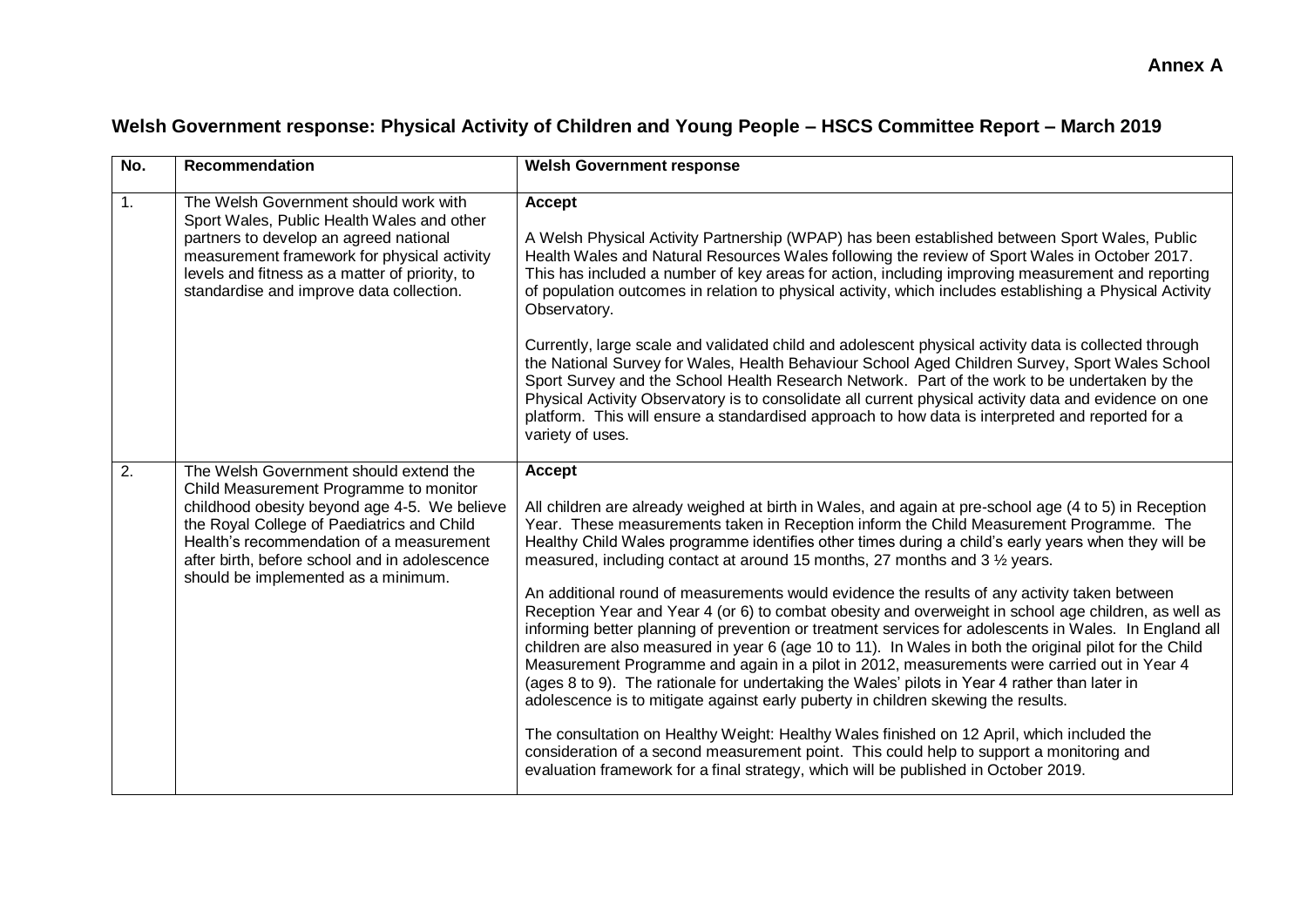| 3. | We recommend that the Welsh Government's<br>recognition of the need to focus on family<br>orientated approaches is taken forward in the<br>final strategy to prevent and reduce obesity<br>and includes ambitious targets and effective<br>monitoring to ensure tangible outcomes.                                                                                                                                                                                                                                                                             | <b>Accept</b><br>The Healthy Weight: Healthy Wales consultation document highlighted the need to work with families<br>at high risk of obesity or where children are already obese. A number of proposals are being<br>considered including more focused work through the Flying Start programme and family based<br>approaches working closely with pre-school and school settings.<br>The final strategy in October 2019 will include a monitoring and evaluation framework, which will set a<br>range of targets to ensure tangible outcomes.                                                                                                                                                                                                                                                                                                                                                                                                                                                                                                                                                       |
|----|----------------------------------------------------------------------------------------------------------------------------------------------------------------------------------------------------------------------------------------------------------------------------------------------------------------------------------------------------------------------------------------------------------------------------------------------------------------------------------------------------------------------------------------------------------------|--------------------------------------------------------------------------------------------------------------------------------------------------------------------------------------------------------------------------------------------------------------------------------------------------------------------------------------------------------------------------------------------------------------------------------------------------------------------------------------------------------------------------------------------------------------------------------------------------------------------------------------------------------------------------------------------------------------------------------------------------------------------------------------------------------------------------------------------------------------------------------------------------------------------------------------------------------------------------------------------------------------------------------------------------------------------------------------------------------|
| 4. | The Welsh Government should require Sport<br>Wales and Public Health Wales to work<br>together to develop a programme which<br>promotes the benefits of an active lifestyle,<br>such as walking and cycling, for the whole<br>family.                                                                                                                                                                                                                                                                                                                          | <b>Accept</b><br>The Wales Physical Activity Partnership (WPAP) will jointly accelerate efforts to significantly increase<br>the levels of physical activity in Wales, including walking and cycling. The Chief Medical Officer<br>Guidelines on physical activity are being reviewed across the UK and will be published in September<br>2019. Welsh Government will be considering a range of opportunities to develop communications<br>and programmes to support population health.<br>The key priorities and actions to progress this commitment include a focus on healthy people and<br>healthy settings, which align with key themes in Healthy Weight: Healthy Wales. A joint work<br>programme is aimed at promoting the benefits of an active lifestyle for people of all ages. Engaging<br>whole families is seen as an important catalyst for longer term, sustainable behaviour change across<br>generations.                                                                                                                                                                            |
| 5. | We recommend that the Welsh Government<br>takes further action in the new curriculum to<br>ensure that every child in Wales is enabled to<br>develop the essential Fundamental Motor<br>Skills required at an early age in school, and<br>ensure that current gaps in the foundation<br>phase related to these skills are fully<br>addressed. We would support investment for<br>programmes such as SKIP Cymru to be rolled<br>out across the country to ensure that every<br>school in Wales is able to adequately support<br>children to learn these skills. | <b>Accept</b><br>The Welsh Government is committed to the promotion of health and well-being, and increasing<br>access and opportunities for our youngest learners to be active. The Foundation Phase has seven<br>Areas of Learning, one of which is Physical Development.<br>The Foundation Phase curriculum ensures that children's physical development, enthusiasm and<br>energy for movement, including Fundamental Motor Skills, are continually promoted by providing<br>them with opportunities to use their bodies effectively by encouraging spatial awareness, balance,<br>control and coordination and developing motor and manipulative skills. In the Foundation Phase,<br>children are encouraged to enjoy all physical activity and the curriculum is designed to enable<br>children to move around while they are learning both indoors and outdoors throughout the school day.<br>Considerable consideration has been given to children's physical development in the new curriculum.<br>The Health and Well-being Area of Learning and Experience (AoLE) has been developed around |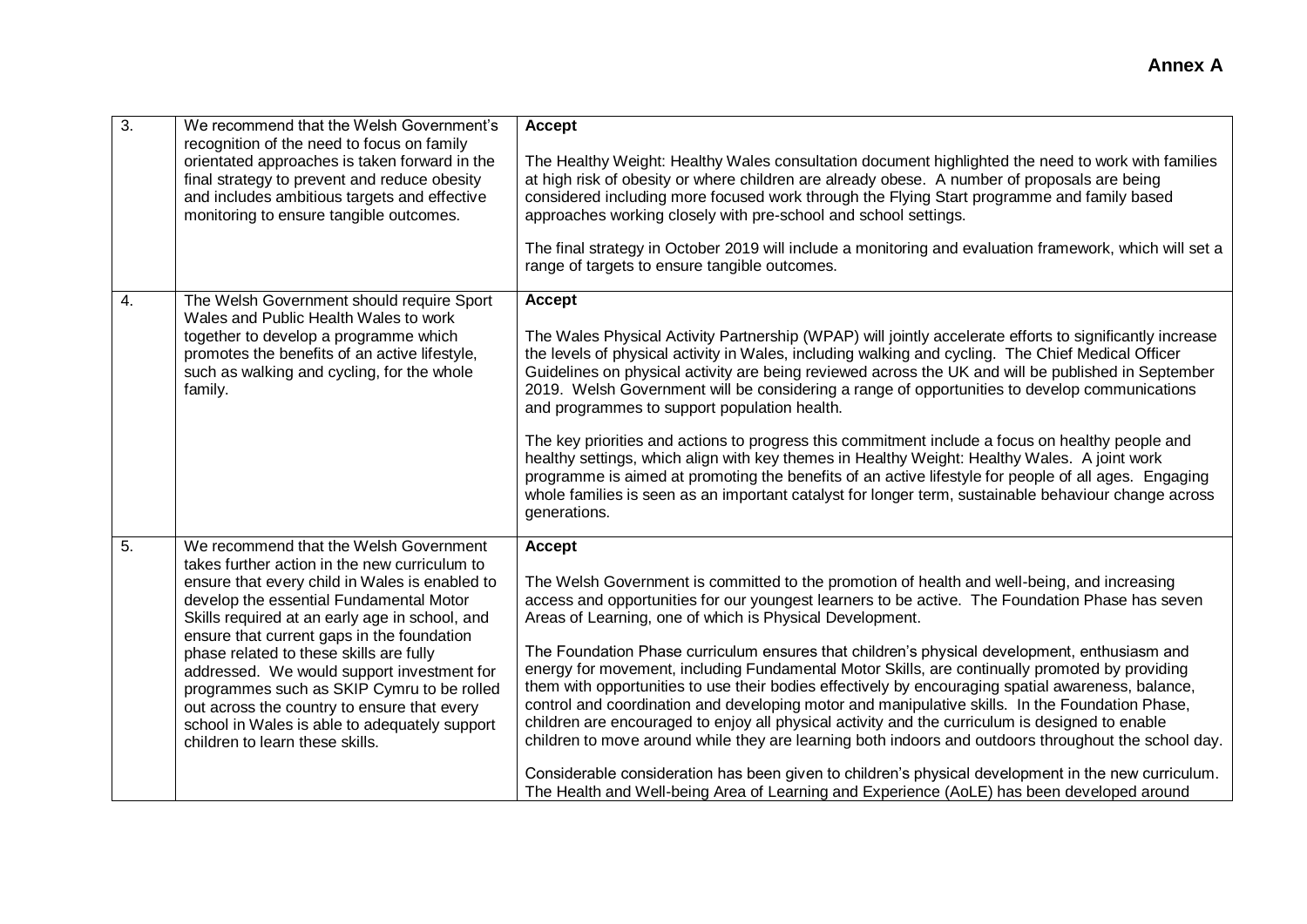|    |                                                                                                                                                                                                               | progression in learning, with significant consideration given to physical development. The draft AoLE<br>guidance has been extensively informed by Physical Literacy experts in this area. It will provide the<br>framework from which practitioners can select the most appropriate experiences to support a child's<br>learning, throughout the 3-16 continuum of learning.<br>Existing resources developed by Sport Wales during the period of the PE and School Sport<br>programme and the Physical Literacy Programme for Schools - for example, Play to Learn and<br>Dragon Multi-Skills and Sport - provide a platform from which Fundamental Motor Skills can be<br>developed, but also provide a more sustainable and transferable pedagogical model for Physical<br>Education in the early years and into Key Stage 2.<br>Decisions on resources used to develop programmes of activity for Foundation Phase practitioners<br>and any associated training are matters for individual schools and settings. However, the Welsh<br>Government will explore the potential for developing a case study to highlight the work of the SKIP<br>Cymru programme, which can be promoted to Foundation Phase practitioners through the<br>Foundation Phase Excellence Network Zone. |
|----|---------------------------------------------------------------------------------------------------------------------------------------------------------------------------------------------------------------|-------------------------------------------------------------------------------------------------------------------------------------------------------------------------------------------------------------------------------------------------------------------------------------------------------------------------------------------------------------------------------------------------------------------------------------------------------------------------------------------------------------------------------------------------------------------------------------------------------------------------------------------------------------------------------------------------------------------------------------------------------------------------------------------------------------------------------------------------------------------------------------------------------------------------------------------------------------------------------------------------------------------------------------------------------------------------------------------------------------------------------------------------------------------------------------------------------------------------------------------------------------------------------------|
| 6. | The Welsh Government should introduce a<br>programme of investment in physical activity<br>facilities for existing schools that are not part of<br>the 21st Century Schools initiative.                       | Reject<br>The provision of facilities for physical activities in schools is a matter for local authorities. Those<br>schools that are not engaged in the 21st Century Schools programme may be supported through the<br>local authorities' General Capital Fund to implement work in developing or upgrading such facilities.                                                                                                                                                                                                                                                                                                                                                                                                                                                                                                                                                                                                                                                                                                                                                                                                                                                                                                                                                       |
| 7. | The Welsh Government should ensure all<br>secondary schools regularly consult pupils on<br>the choice and range of physical activities<br>available to them and ensure their views are<br>taken into account. | Accept<br>The School Sport Survey undertaken by Sports Wales with the support of local authorities, already<br>enables the process of consultation with learners on physical activity opportunities. Over 120,000<br>learners and 1,000 schools (including both primary and secondary schools) engaged in the Survey in<br>2018, and there results were disseminated by Sport Wales in reports to local authorities and schools.<br>The new curriculum, through the mechanism of Achievement Outcomes, will enable schools to<br>consult with learners on the choice and range of physical activities available to them. The Health and<br>Well-being Area of Learning and Experience will not specify sports or areas of physical activity; the<br>school, in consultation with learners, will decide. However, the learning outcomes specify the need<br>for children and young people to experience:<br>outdoor learning to support physical health and well-being;<br>a range of ongoing, daily opportunities to be physically active;                                                                                                                                                                                                                                          |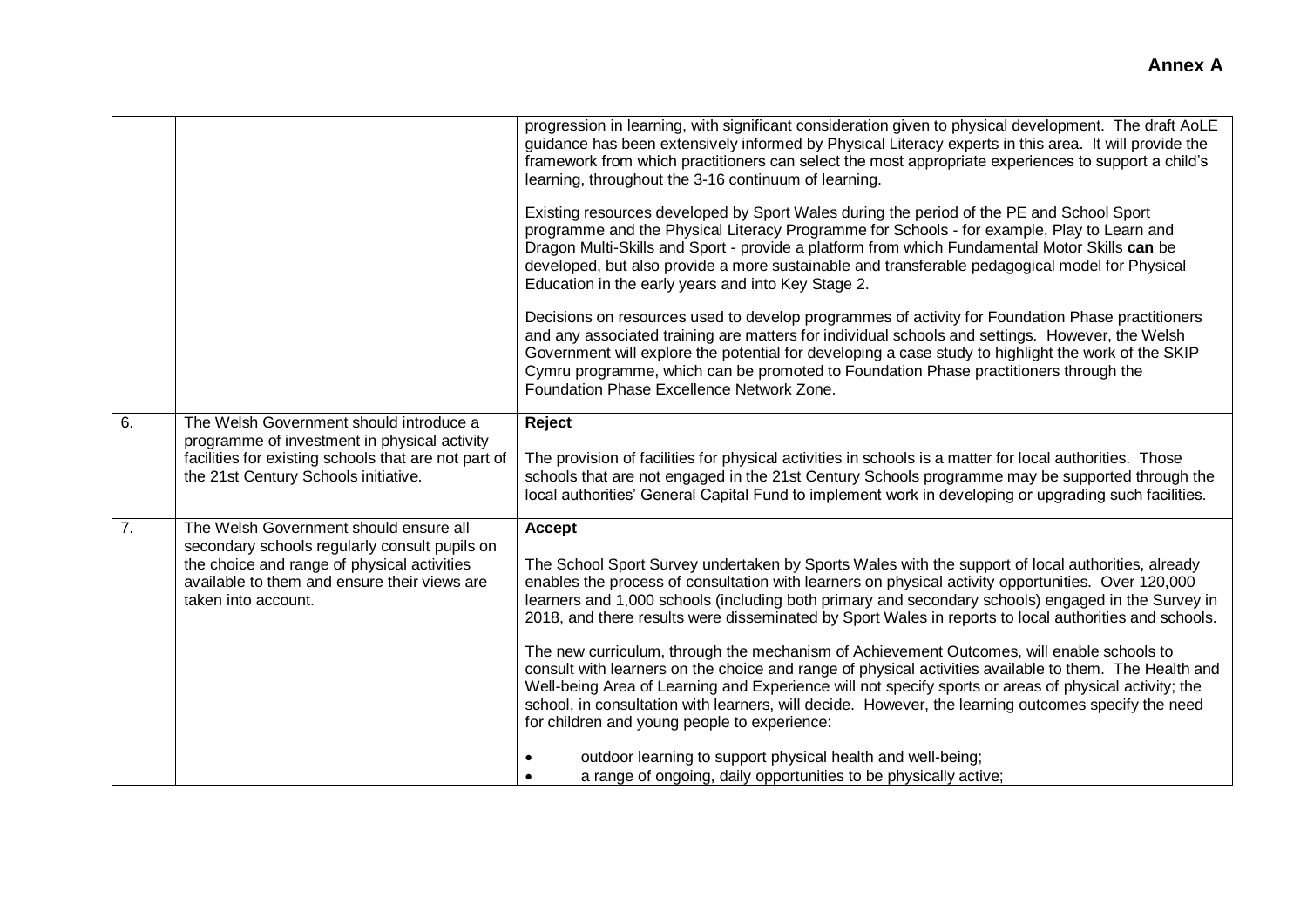|    |                                                                                                                                                                                                                                                                                                                                                                        | opportunities to be physically active in a variety of environments (including indoor; outdoor;<br>different surfaces; heights; in and around water);<br>a range of physical activities, through fun and engaging approaches to learning.<br>$\bullet$                                                                                                                                                                                                                                                                                                                                                                                                                                                                                                                                                                                                                                                                                                                                                                                                                                                                                                                                                                                                                                                                                                                                                                                                                                                                                                                                                                                                                                                                                                                         |
|----|------------------------------------------------------------------------------------------------------------------------------------------------------------------------------------------------------------------------------------------------------------------------------------------------------------------------------------------------------------------------|-------------------------------------------------------------------------------------------------------------------------------------------------------------------------------------------------------------------------------------------------------------------------------------------------------------------------------------------------------------------------------------------------------------------------------------------------------------------------------------------------------------------------------------------------------------------------------------------------------------------------------------------------------------------------------------------------------------------------------------------------------------------------------------------------------------------------------------------------------------------------------------------------------------------------------------------------------------------------------------------------------------------------------------------------------------------------------------------------------------------------------------------------------------------------------------------------------------------------------------------------------------------------------------------------------------------------------------------------------------------------------------------------------------------------------------------------------------------------------------------------------------------------------------------------------------------------------------------------------------------------------------------------------------------------------------------------------------------------------------------------------------------------------|
| 8. | We recommend that the Welsh Government<br>makes the recommended 120 minutes of<br>physical education in schools a minimum<br>statutory requirement.                                                                                                                                                                                                                    | Reject<br>The new legislation to support the new curriculum is intended to reaffirm the principle of a new<br>curriculum for Wales and define it through a broad set of duties which provide the freedom for<br>practitioners to use their professionalism and creativity to meet the needs of all learners.<br>The Successful Futures report made clear that decisions and plans for how Areas of Learning and<br>Experience should translate into day-to-day activities should take place creatively at school level and<br>are not timetabling devices.<br>One of the four purposes of the new curriculum is that learners develop as healthy, confident<br>individuals. A key characteristic of this purpose will be to support learners to apply knowledge about<br>the impact of diet and exercise on physical and mental health in their daily lives. The four purposes<br>are the starting point for all decisions in respect of the curriculum. The Welsh Government White<br>Paper, Our National Mission: A Transformational Curriculum proposes there will be a duty on Welsh<br>Ministers, Local Authorities, Governing Bodies and Head Teachers, to deliver a broad and balanced<br>curriculum that is designed to meet the four purposes.<br>It is also proposed that there will be a duty on the Welsh Ministers, local authorities, governing bodies<br>and Head Teachers to deliver a curriculum that contains the named Areas of Learning and<br>Experience, one of which is Health and Well-being.<br>The Health and Well-being Area of Learning and Experience includes clear progression in physical<br>literacy and activity and highlights the importance of learners experiencing a range of ongoing, daily<br>opportunities to be physically active. |
| 9. | We recommend that the Welsh Government<br>gives physical education a greater priority in<br>the new curriculum and makes this priority<br>clear to Estyn, and that physical activity should<br>be given greater priority in Estyn's inspection<br>regime for schools. We believe that the<br>inspection framework should include<br>adherence to the 120 minute a week | <b>Accept</b><br>Currently, Estyn considers curriculum breadth under Inspection Area 3 - teaching and learning<br>experiences. Estyn's approach is to report on these matters by exception - it does not report on<br>these aspects explicitly in every inspection report, or in relation to individual subject areas. Estyn also<br>considers physical activity under '2.1: Well-being'. The inspection guidance identifies that: Inspectors<br>should consider the extent to which pupils feel safe and secure, and free from physical and verbal<br>abuse. They should consider how well they are becoming healthy, confident individuals and<br>understand, for example, how to make healthy choices relating to diet, physical activity and emotional                                                                                                                                                                                                                                                                                                                                                                                                                                                                                                                                                                                                                                                                                                                                                                                                                                                                                                                                                                                                                    |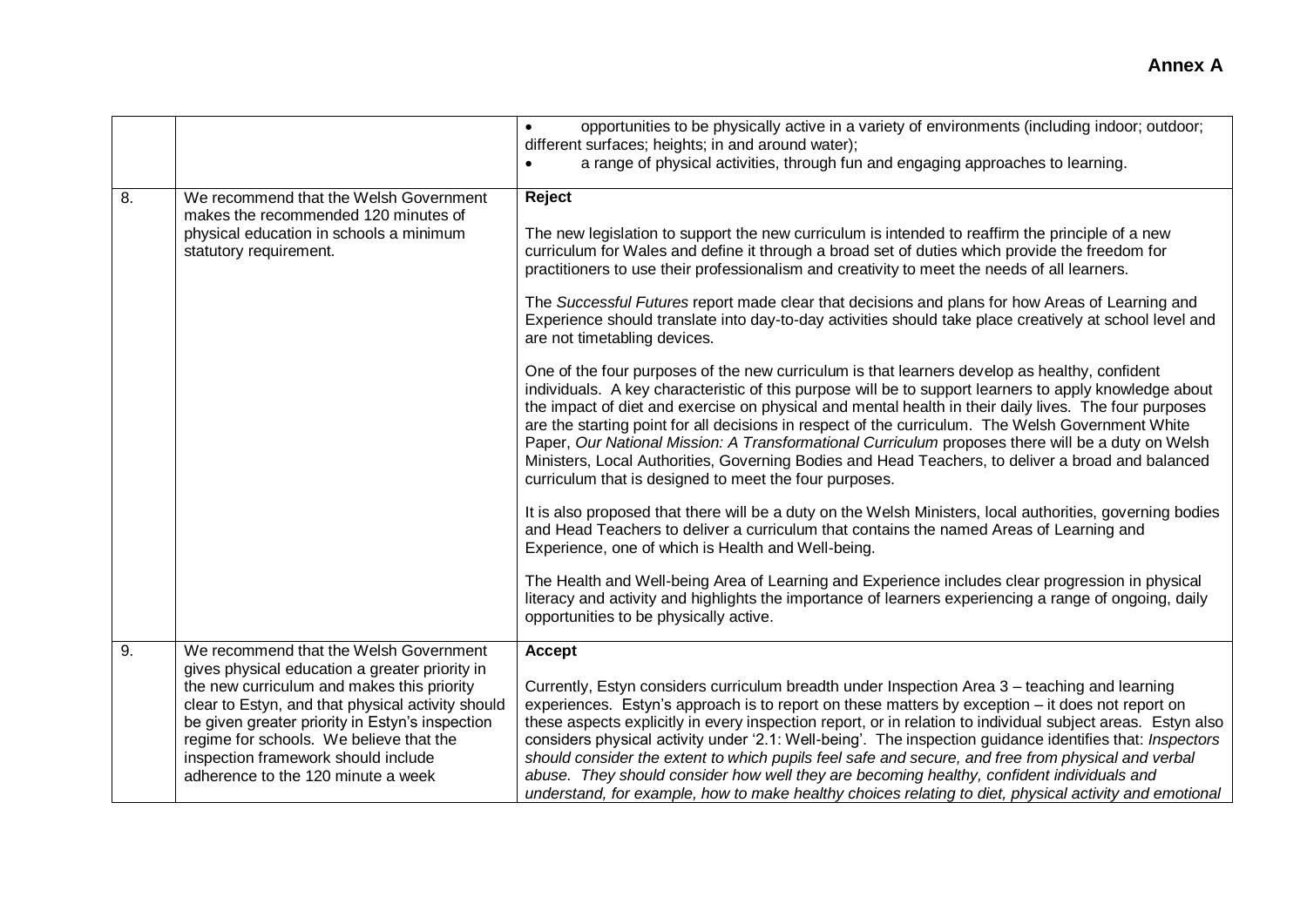|     | requirement, but also the quality of the<br>physical education experience.                                              | well-being, including how to keep themselves safe online. They should consider how well pupils use<br>this understanding in their own lives in school and respond positively to opportunities to undertake<br>physical activity, for example, during lessons, at break and lunchtime and through after-school clubs<br>and activities.<br>Estyn will continue to review its approach to inspecting the curriculum as the new curriculum<br>evolves/develops.                                                                                                                       |
|-----|-------------------------------------------------------------------------------------------------------------------------|------------------------------------------------------------------------------------------------------------------------------------------------------------------------------------------------------------------------------------------------------------------------------------------------------------------------------------------------------------------------------------------------------------------------------------------------------------------------------------------------------------------------------------------------------------------------------------|
|     |                                                                                                                         | Periodic thematic inspection reviews are a helpful way to gather and evaluate specific information on<br>subject areas or particular topics, to help inform the Minister for Education and the Welsh<br>Government more broadly about how well policies and guidance are being implemented. Estyn is in<br>the process of completing a thematic inspection report on whole-school approaches to health and<br>well-being, which will be published in June 2019.                                                                                                                    |
|     |                                                                                                                         | We do not accept the section of this recommendation relating to the issue of 120 minutes a<br>week for physical activity in schools (in line with the response to Recommendation 8).                                                                                                                                                                                                                                                                                                                                                                                               |
| 10. | The Welsh Government should ensure that<br>greater emphasis is placed on physical activity                              | <b>Accept</b>                                                                                                                                                                                                                                                                                                                                                                                                                                                                                                                                                                      |
|     | in the Initial Teacher Education (ITE)<br>programme and as part of all teachers<br>continuing professional development. | The Welsh Government developed and published in March 2017 new criteria for the accreditation of<br>Initial Teacher Education (ITE) programmes. Following independent accreditation, four ITE<br>partnerships will be delivering programmes of ITE in Wales, from September 2019. As part of<br>meeting the requirements of accreditation, these new programmes of ITE will ensure that new<br>teachers are able to teach the four purposes of the new curriculum and the six Areas of Learning and<br>Experience, ensuring that a greater focus on teaching of physical activity. |
|     |                                                                                                                         | The ITE Partnerships will also develop approaches to assist aspiring teachers to understand the<br>importance of research-informed practice, so that teachers are taught the importance of keeping up-<br>to-date with research, including research on learners' physical health and well-being, to inform their<br>teaching practice on an ongoing basis throughout their working lives.                                                                                                                                                                                          |
|     |                                                                                                                         | The National Approach for Professional Learning (NAPL) was formally launched in autumn 2018.<br>The NAPL is centred on the learner and embodies the four purposes of the new curriculum. The<br>approach is designed to be responsive to school, local and national priorities and encompasses the<br>individual learning journey of all practitioners. The new approach will also include a focus on<br>supporting teachers to better understand and improve pupil mental health and well-being.                                                                                  |
|     |                                                                                                                         | Since October 2018, Professional Learning Pioneers have engaged with the emerging curriculum<br>framework through professional enquiries supported by higher education institutions across Wales.                                                                                                                                                                                                                                                                                                                                                                                  |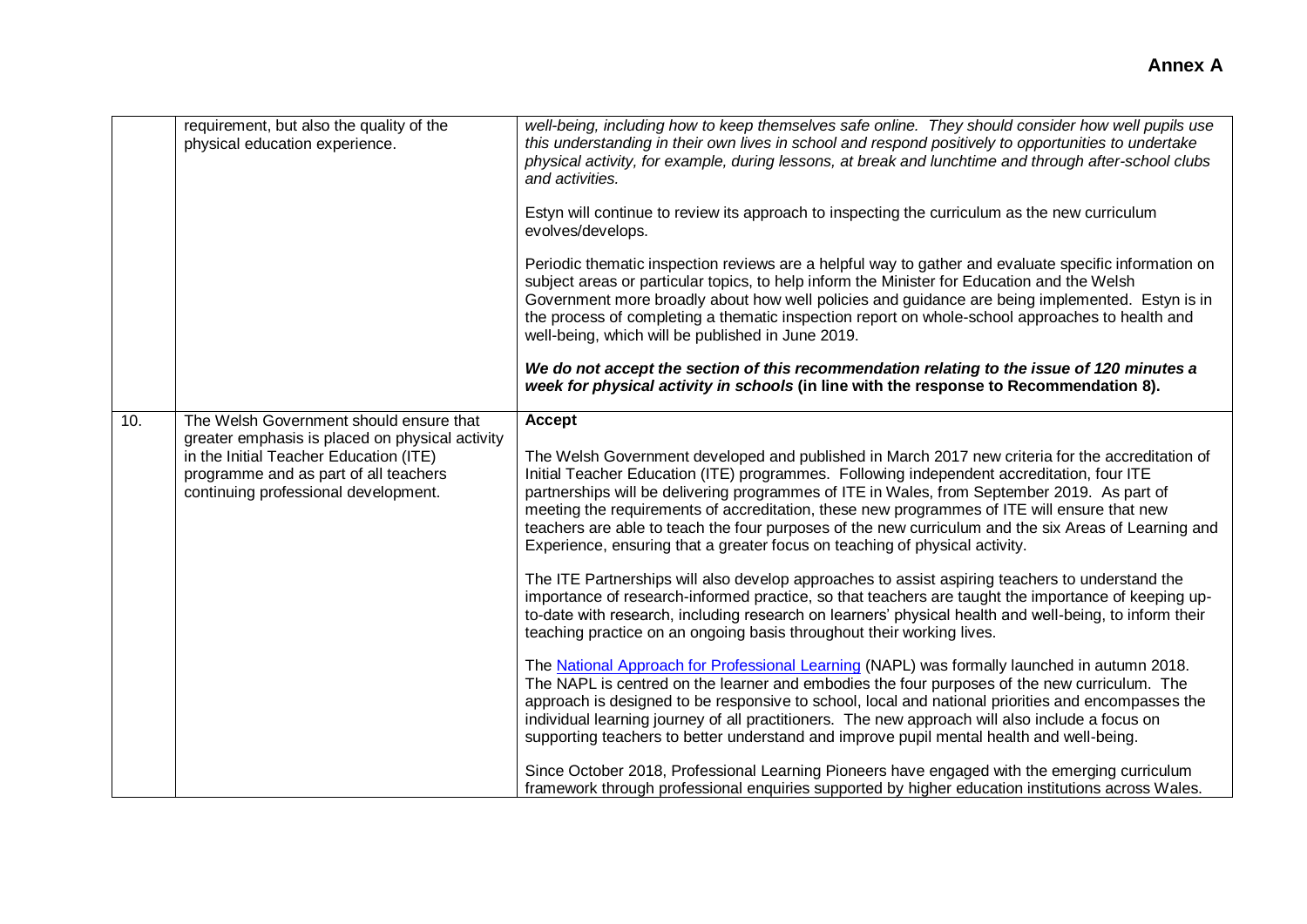|     |                                                                                                                                                                                                                                                                                                                                                                 | These enquiries are focusing on learning and teaching pedagogy, professional learning and the<br>support and guidance that schools will require to implement the new curriculum.                                                                                                                                                                                                                    |
|-----|-----------------------------------------------------------------------------------------------------------------------------------------------------------------------------------------------------------------------------------------------------------------------------------------------------------------------------------------------------------------|-----------------------------------------------------------------------------------------------------------------------------------------------------------------------------------------------------------------------------------------------------------------------------------------------------------------------------------------------------------------------------------------------------|
|     |                                                                                                                                                                                                                                                                                                                                                                 | Cardiff Metropolitan University is currently supporting cycles of professional enquiry linked to the<br>Health and Well-being Area of Learning and Experience. Enquiry cycles are now beginning to focus<br>on the significant implications of the Areas of Learning and Experience for teaching and learning and<br>the ways in which the skills of the wider workforce will need to be developed. |
|     |                                                                                                                                                                                                                                                                                                                                                                 | Pioneers will deepen their enquiry focus on 'curriculum making' during the summer term to align with<br>the launch of the draft new curriculum. Immediate professional learning implications will inform the<br>regional professional learning offer.                                                                                                                                               |
|     |                                                                                                                                                                                                                                                                                                                                                                 | As practitioners become more familiar with the new curriculum, time will be required to further<br>develop an understanding of the professional learning challenges associated with realisation in<br>schools and the national approach will continue to evolve to meet these requirements, with a move to<br>full implementation from April 2020.                                                  |
| 11. | The Welsh Government must make<br>Community Focused Schools a reality for<br>everyone, and ensure consistency of access to<br>school facilities for physical activity<br>opportunities beyond school hours across<br>Wales. The Welsh Government should report<br>back to this Committee on progress within<br>twelve months of the publication of this report. | <b>Accept</b><br>The Welsh Government aspires to community-focused schools that provide a range of services and<br>activities covering the school day and beyond, which meet the needs of pupils, their families and the<br>wider community. We will report back to the Committee on progress in this area, in 12 months.                                                                           |
| 12. | The Welsh Government should share good                                                                                                                                                                                                                                                                                                                          | <b>Accept</b>                                                                                                                                                                                                                                                                                                                                                                                       |
|     | practice, where schools are providing wider<br>access to their facilities, including solutions for<br>overcoming difficulties relating to governance,<br>staffing and transport arrangements.                                                                                                                                                                   | The Welsh Government is currently working with a range of stakeholders to identify and share good<br>practice. Guidance and information will be provided on the Welsh Government website, and there will<br>be engagement events to promote wider access and joined-up facilities.                                                                                                                  |
|     |                                                                                                                                                                                                                                                                                                                                                                 | In addition to this, work is being undertaken to identify those barriers that limit access to school<br>facilities and the scope of work required to remove these barriers.                                                                                                                                                                                                                         |
| 13. | We recommend that the Welsh Government                                                                                                                                                                                                                                                                                                                          | <b>Accept</b>                                                                                                                                                                                                                                                                                                                                                                                       |
|     | works with Estyn to ensure it includes, as part                                                                                                                                                                                                                                                                                                                 |                                                                                                                                                                                                                                                                                                                                                                                                     |
|     | of its inspection regime, an assessment of the<br>choice of activities available in schools,                                                                                                                                                                                                                                                                    | During inspection processes, Estyn inspectors look broadly at the appropriateness of the curriculum<br>including whether schools enable equality for groups of learners, covering gender issues and how                                                                                                                                                                                             |
|     | equality of access for girls and boys and                                                                                                                                                                                                                                                                                                                       |                                                                                                                                                                                                                                                                                                                                                                                                     |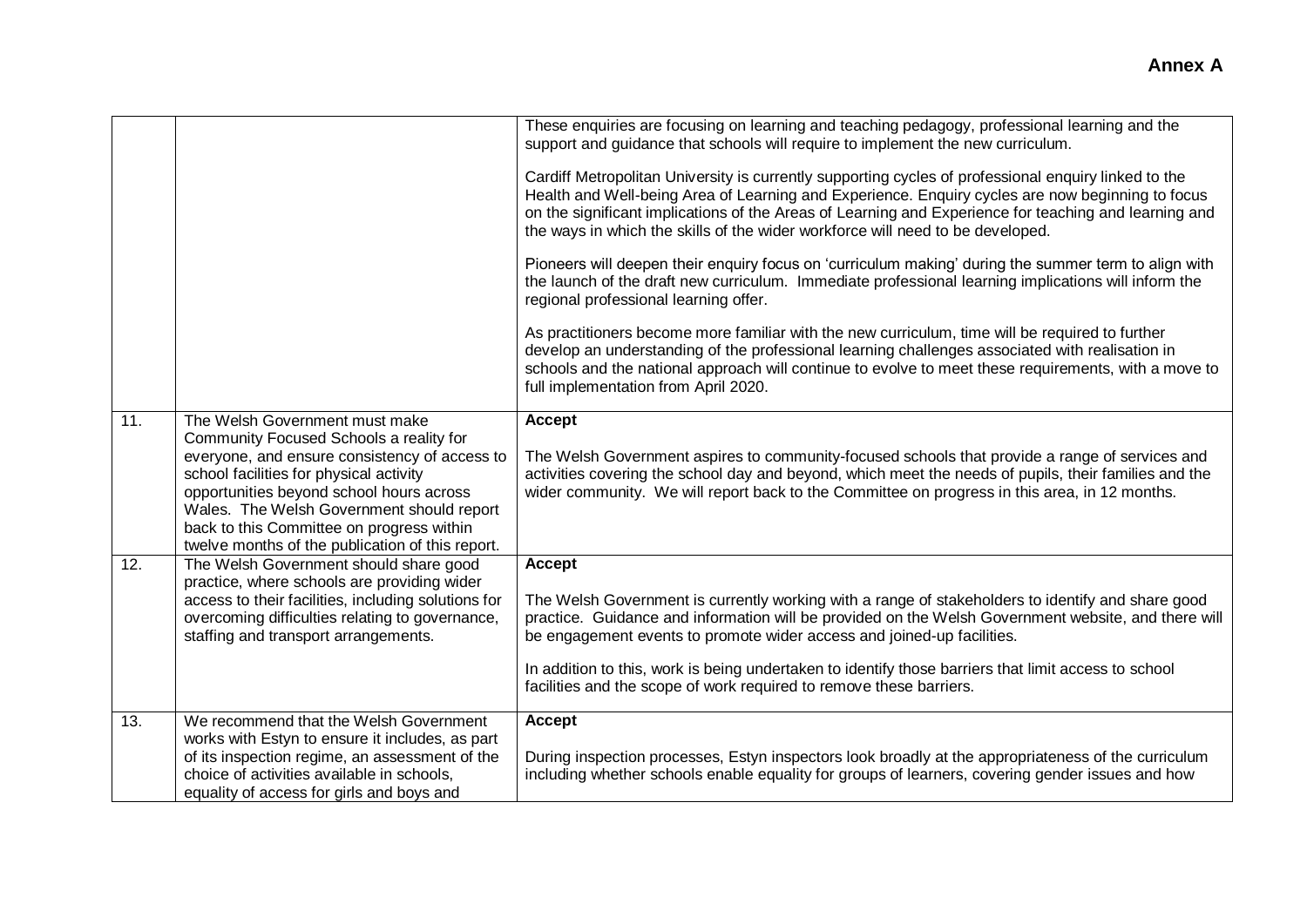|     | whether pupils are being consulted on the<br>activities being provided.                                                                                                                                                                                                                                                                                                                                                       | well schools include pupils' views in planning and evaluating the curriculum. Estyn reports on these<br>matters by exception and not in relation to individual subject areas.<br>Estyn's 2019-20 Annual remit, setting out the thematic reviews that the Welsh Government has<br>commissioned the body to undertake over this period, has recently been approved. The Welsh<br>Government will discuss with Estyn whether there is scope to undertake a thematic review in this<br>area, and if so, identify a suitable timescale.                                                                                                                                                                                                                                                                                                                                                                                                                                                                                                                                                                                                                                                                                                                                                                                                                                                                                                                                                                                                                                                            |
|-----|-------------------------------------------------------------------------------------------------------------------------------------------------------------------------------------------------------------------------------------------------------------------------------------------------------------------------------------------------------------------------------------------------------------------------------|-----------------------------------------------------------------------------------------------------------------------------------------------------------------------------------------------------------------------------------------------------------------------------------------------------------------------------------------------------------------------------------------------------------------------------------------------------------------------------------------------------------------------------------------------------------------------------------------------------------------------------------------------------------------------------------------------------------------------------------------------------------------------------------------------------------------------------------------------------------------------------------------------------------------------------------------------------------------------------------------------------------------------------------------------------------------------------------------------------------------------------------------------------------------------------------------------------------------------------------------------------------------------------------------------------------------------------------------------------------------------------------------------------------------------------------------------------------------------------------------------------------------------------------------------------------------------------------------------|
| 14. | The Welsh Government should work with<br>Sport Wales to raise the profile of women's<br>sport. This could include a programme of<br>"female sporting role models" visiting schools<br>to talk about their experiences and encourage<br>more girls to participate in sporting activities.                                                                                                                                      | Accept<br>The Welsh Government will work with Sport Wales to support the further development of campaigns<br>such as Our Squad and #WatchHerGo, to encourage wider participation in sports by girls.                                                                                                                                                                                                                                                                                                                                                                                                                                                                                                                                                                                                                                                                                                                                                                                                                                                                                                                                                                                                                                                                                                                                                                                                                                                                                                                                                                                          |
| 15. | The Welsh Government and Sport Wales<br>should stipulate in funding applications for<br>physical activity programmes that investment<br>will only be made in programmes which<br>emphasise a genuinely inclusive approach to<br>the provision of physical activity and include<br>equality impact assessments which ensure<br>that considerations for disabled children and<br>young people are incorporated from the outset. | <b>Accept in principle</b><br>We welcome the intent of this recommendation. Sport Wales always ensures that its funding is<br>focused on including a genuinely inclusive approach to the provision of physical activity.<br>As part of its new strategy, Sport Wales will be bringing forward a new resourcing model. The model,<br>and its strategic intent, will have several areas of focus which will put the person at the heart of the<br>delivery, thus ensuring barriers to inclusivity are tackled. We have identified that a key area of priority<br>should be in supporting those groups who are infrequently active but who want to become more<br>active. Of course, in supporting this cohort of our society, or indeed with any investment,<br>consideration will be given to issues of tackling inequality and we would expect any application for<br>funding to outline how they will provide the right opportunities, resources and access to sporting<br>offers. Children and young people will be at the heart of the new strategic approach, ensuring that<br>this recommendation is reflected both in the way Sport Wales utilises its resources as well as in its<br>approach across all activities.<br>Investments in the Healthy and Active Fund, co-produced by the Welsh Government, Sport Wales<br>and Public Health Wales, are already showing a clear commitment to inclusivity of provision of<br>physical activity. These will be evaluated for their effectiveness over time as a way of establishing<br>any potential larger scale actions that may follow. |
| 16. | The Welsh Government should explore how<br>the Pupil Development Grant could be utilised                                                                                                                                                                                                                                                                                                                                      | <b>Accept in principle</b>                                                                                                                                                                                                                                                                                                                                                                                                                                                                                                                                                                                                                                                                                                                                                                                                                                                                                                                                                                                                                                                                                                                                                                                                                                                                                                                                                                                                                                                                                                                                                                    |
|     | to help address the deprivation gap in physical<br>activity levels.                                                                                                                                                                                                                                                                                                                                                           | It is not acceptable for children's success to be determined by their social or economic<br>circumstances. Underpinning all of the Welsh Government's work is a belief that someone's ability to                                                                                                                                                                                                                                                                                                                                                                                                                                                                                                                                                                                                                                                                                                                                                                                                                                                                                                                                                                                                                                                                                                                                                                                                                                                                                                                                                                                              |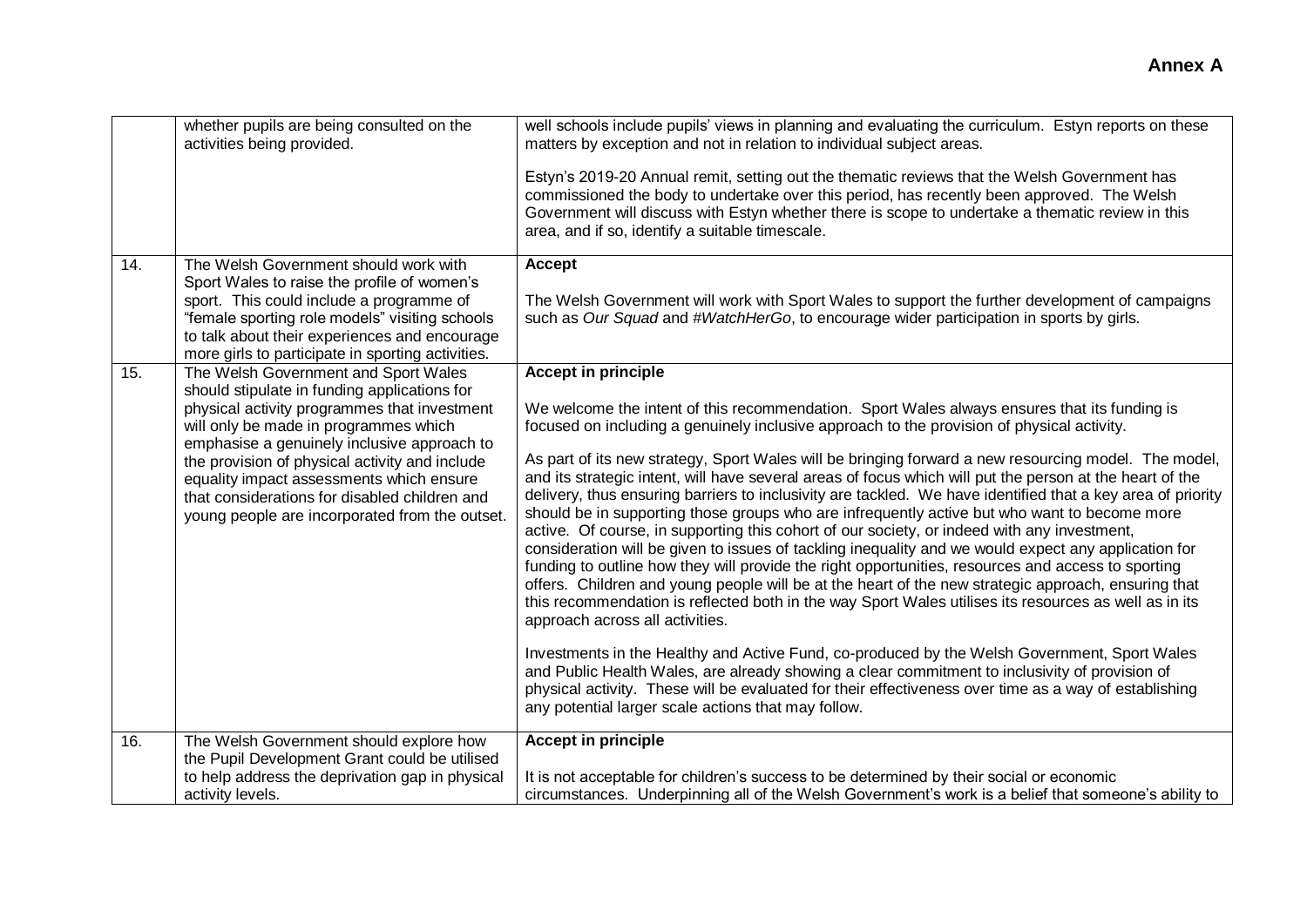|     |                                                                                                                                                        | benefit from education should not be determined by where they live, what their background is, or what<br>the income of their parents is. We are investing unprecedented amounts – over £190m this year<br>(2018-19) and next (2019-20) – supporting leaders in our schools, to improve outcomes for our<br>disadvantaged learners.                                                                                                                                                                                                                                                                                                                                                                                                                                                                                                                                                                                                                                                                                                                                                                                                                                                                                                                                                                                                                                                                                                                                                                                   |
|-----|--------------------------------------------------------------------------------------------------------------------------------------------------------|----------------------------------------------------------------------------------------------------------------------------------------------------------------------------------------------------------------------------------------------------------------------------------------------------------------------------------------------------------------------------------------------------------------------------------------------------------------------------------------------------------------------------------------------------------------------------------------------------------------------------------------------------------------------------------------------------------------------------------------------------------------------------------------------------------------------------------------------------------------------------------------------------------------------------------------------------------------------------------------------------------------------------------------------------------------------------------------------------------------------------------------------------------------------------------------------------------------------------------------------------------------------------------------------------------------------------------------------------------------------------------------------------------------------------------------------------------------------------------------------------------------------|
|     |                                                                                                                                                        | Breaking the cycle of poverty and disadvantage is a long-term commitment, and we have been clear<br>on this Government's commitment to the Pupil Development Grant (PDG) for the remainder of this<br>Assembly term. Year on year, we have extended the PDG. It now supports even more of our most<br>vulnerable learners. As well as the free school meals element; the PDG suite now includes looked-<br>after children, those in the early years, those in pupil referral units, and those in education other than<br>at school provision. The newest element - PDG-Access - has been introduced to support parents<br>with some of the costs of the school day, including sporting activities.                                                                                                                                                                                                                                                                                                                                                                                                                                                                                                                                                                                                                                                                                                                                                                                                                   |
|     |                                                                                                                                                        | The Pupil Development Grant is being used in some schools to promote sporting activities. Many run<br>after-school clubs and some provide transport to the local swimming pool. In previous years at Ysgol<br>y Foryd Infants School, Rhyl, the learners have benefitted from the support of the grant being used for<br>physical activities. The school was a pilot for the new curriculum delivery of the Physical Literacy<br>programme. The programme included Bike-ability skills and outdoor education, incorporating a<br>residential visit for Year 2. The extension of Physical Literacy work in this way has seen a positive<br>impact on pupils' health and lifestyles and has increased their engagement in learning generally<br>which has impacted positively on standards.                                                                                                                                                                                                                                                                                                                                                                                                                                                                                                                                                                                                                                                                                                                            |
| 17. | The Welsh Government should review Sport<br>Wales' efforts to reduce the deprivation gap in<br>physical activity levels given the lack of<br>progress. | <b>Accept in principle</b><br>Tackling the physical activity deprivation gap is already a priority for Sport Wales. This has been a<br>signature area of interest identified through our evidence in the school sport survey and is at the heart<br>of the development of our focus areas within the new Sport Wales strategy. However, it is also<br>important to recognise that Sport Wales is not the only organisation responsible. Tackling society<br>wide issues such as poverty cannot be undertaken in isolation. Therefore, the Vision for Sport in<br>Wales was launched to detail how physical activity can deliver outcomes on a cross portfolio basis.<br>Through the Wales Physical Activity Partnership, Sport Wales, Public Health Wales and National<br>Resources Wales have been focused on tackling physical activity issues across the sport, health and<br>environmental agendas. As an organisation Sport Wales are also focused on working with a range of<br>other partners, traditional and non-traditional, to wider to scope of how physical activity can be<br>supported. This is typified by the approach being pursued through the regional model of Sport North<br>Wales, bringing together organisations in local government, housing, health and education as a way<br>of taking a holistic and whole systems approach to delivering physical activity and will mark a<br>significant shift in approach to how this is being done in Wales. Rolling this approach out in the North |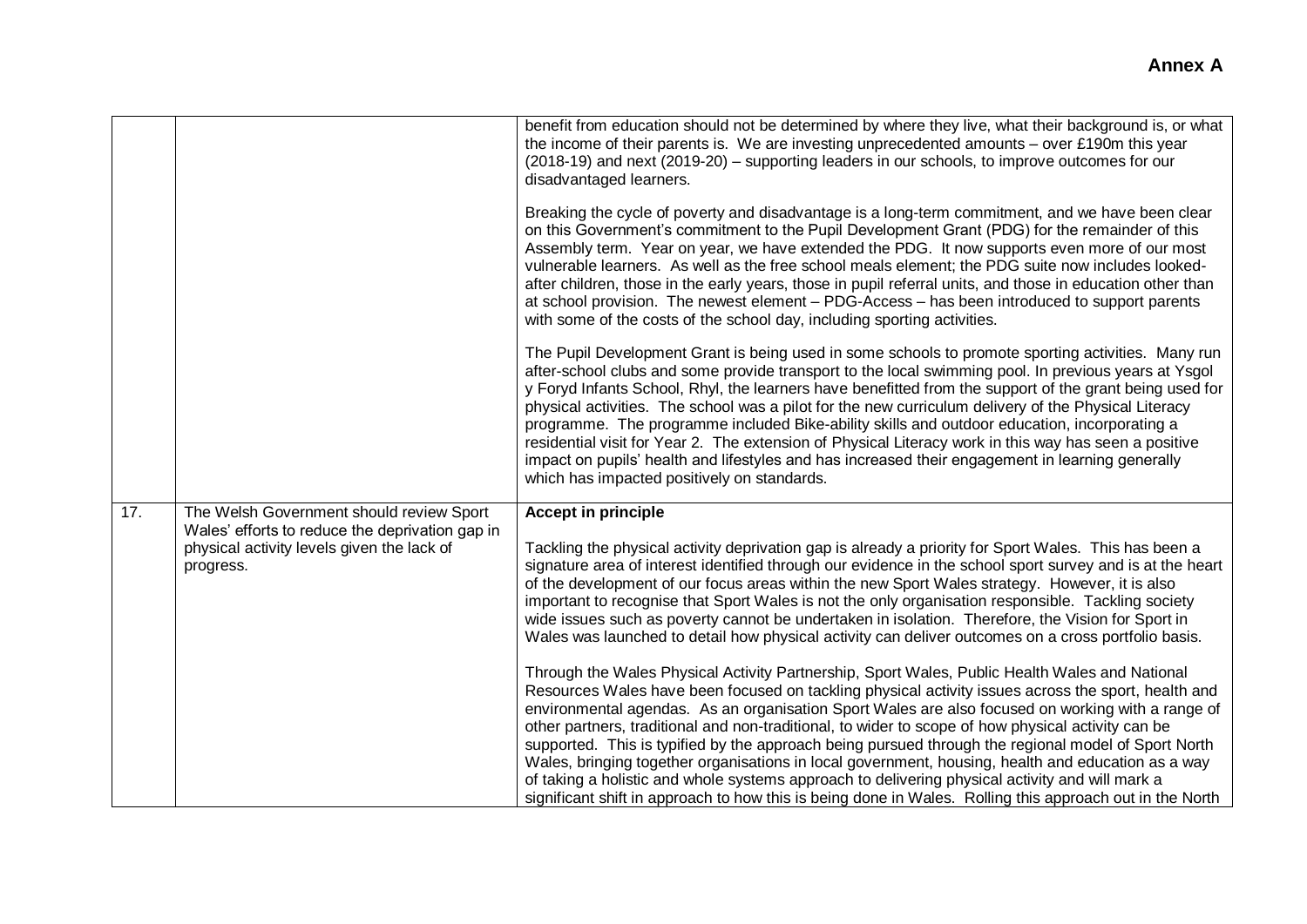|                   |                                                                                                                                                                                                                                                                                              | Wales region, and beyond, with support from Welsh Government and a range of other partners, is a<br>key component to delivering this recommendation.                                                                                                                                                                                                                                                                                                                                                                                                                                                                                                                                                                                                                                                                                              |
|-------------------|----------------------------------------------------------------------------------------------------------------------------------------------------------------------------------------------------------------------------------------------------------------------------------------------|---------------------------------------------------------------------------------------------------------------------------------------------------------------------------------------------------------------------------------------------------------------------------------------------------------------------------------------------------------------------------------------------------------------------------------------------------------------------------------------------------------------------------------------------------------------------------------------------------------------------------------------------------------------------------------------------------------------------------------------------------------------------------------------------------------------------------------------------------|
| 18.               | We recommend that the Welsh Government<br>makes arrangements to put in place longer-<br>term funding arrangements to enable Sport<br>Wales and its partners to plan more<br>strategically.                                                                                                   | Accept<br>We share the concerns raised by the Committee.<br>To start to address these challenges, we have embedded increased collaboration and shared use of<br>budgets across a range of sectors: healthy, education and transport as well as sport. A key example<br>of this is the new Sport North Wales model for the delivery of community sport through the<br>establishment of new region entities. The Healthy and Active Fund has also been allocated a budget<br>of £5 million over the next three years and is funded 50% from Public Health and 50% from Sport<br>Wales.<br>We intend to pursue this way of working as looking to pool budgets is a sustainable way of working<br>effectively in these difficult financial times.                                                                                                     |
| 19.               | We recommend that the Welsh Government<br>review the use of Section 106 agreements to<br>see if they are being utilised by local<br>authorities to ensure the provision of safe and<br>accessible green spaces in new housing<br>developments.                                               | <b>Accept in principle</b><br>The Welsh Government already monitors the provision of new open space, and the loss of open<br>space, through the annual Sustainable Development Indicator process, which gathers data from the<br>25 Welsh local planning authorities (LPAs). The same monitoring process highlights the amounts<br>collected by every LPA through Section 106 and the Community Infrastructure Levy. National<br>planning policy, set out in Planning Policy Wales, is focused on how the planning system can help<br>improve the well-being of people in Wales through local planning policies and development<br>management decisions. This document sets clear expectations that new and improved open and<br>green spaces will be provided as part of housing and other developments.                                         |
| $\overline{20}$ . | We urge the Welsh Government to reconsider<br>its position on the use of consequential funding<br>from the soft drinks industry levy and commit<br>to utilising it to increase physical activity and<br>reduce the burden of obesity in Wales, as has<br>been done in other parts of the UK. | <b>Accept in principle</b><br>As with all consequential funding, the sum is added to the overall Welsh Government budget and<br>allocated in line with our priorities. Promoting good health and well-being for everyone is one of our<br>key priorities in our national strategy, Prosperity for All, which is why we continue to support people to<br>adopt healthy lifestyles, breaking down the barriers that ill-health place on employment and<br>opportunity, and tackling the generational cycle of poor health and inactivity.<br>Wales received £56.757m over the four-year period for which we had a revenue settlement (2016-17<br>to 2019-20). In our budget for 2019-20 we have allocated £13m for health improvement and healthy<br>working to support a range of schemes which emphasise the principles of prudent healthcare and |